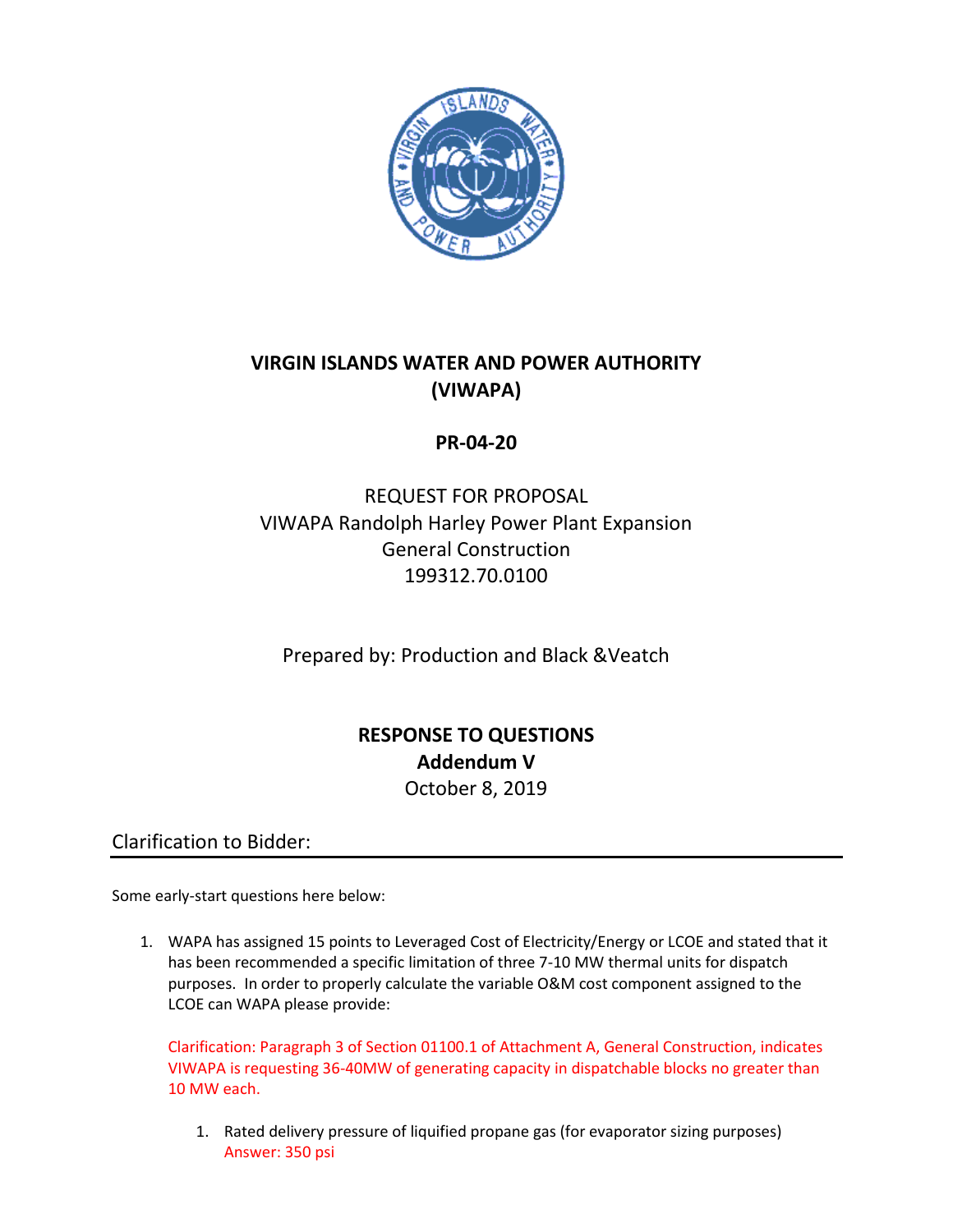- 2. Projected daily Load Curve for each thermal unit Answer: Baseload
- 3. Projected daily Load Curve for the three-unit power block Answer: Baseload
- 4. Projected per-thermal-unit starts per day Answer: Minimum 2 starts
- 5. Projected minimum per unit loading (minimum MW load per each thermal unit)? Answer: 50 percent
- 6. Projected minimum three-unit loading (minimum MW load to be supplied by the threethermal-unit power block)? Answer: This will depend on the technology selected and should remain in accordance with the answer to 1.5. above.
- 7. Does WAPA expect one or more of the three thermal units to be a redundant backup? Answer: No
- 8. Does WAPA expect one or more of the three thermal units to be in rotating reserve? Answer: No
- 9. What is the expected yearly capacity factor for each of the three thermal units? Answer: 95 percent
- 10. What is the expected yearly capacity factor for the three-thermal-unit power block? Answer: 95 percent
- 2. Please state the WAPA-required yearly Capacity Factor guarantee for the three-thermal unit power block.

Answer: For testing purposes, Owner will provide load schedule during performance of the Reliability Run. No Capacity Factor guarantee is set forth in Attachment A.

- 3. Please state if WAPA has a specific minimum moment-of-inertia requirement for each of the thermal-units to compensate/aggregate mass to its requested droop/isochronous control requirements? Answer: No
- 4. Please state if WAPA has an installed and functional/operational load-shedding system/scheme installed in St Thomas distribution system? Answer: Yes
- 5. WAPA is requesting a nominal 9 MW/18 MWh BESS
	- 1. Please specify if this is in AC capacity Answer: The AC nameplate is of the energy storage modules plus the bi-directional inverter of 9MW/18MWh.
	- 2. Please specify for how many hours (the 18 MWh) energy requirement shall be Answer: The system is 9MW/18MWh.
	- 3. Please state how many projected discharges per day (24-hour cycles) are expected Answer: Assume 2 complete discharges per 24-hour cycle.
- 6. Please state the WAPA-required yearly Capacity Factor guarantee for the BESS energy block Answer: BESS energy system should be capable of supporting a Capacity Factor of 100 percent.
- 7. Please state the maximum and minimum available raw-water stream (daily and monthly) WAPA will avail for the project. Answer: For Desal/RO: 3.3 MGD with capability to go to 4.4 MGD. For Demin: 550,000 GPD. If condenser cooling water is required for the specific technology, the bidder is responsible for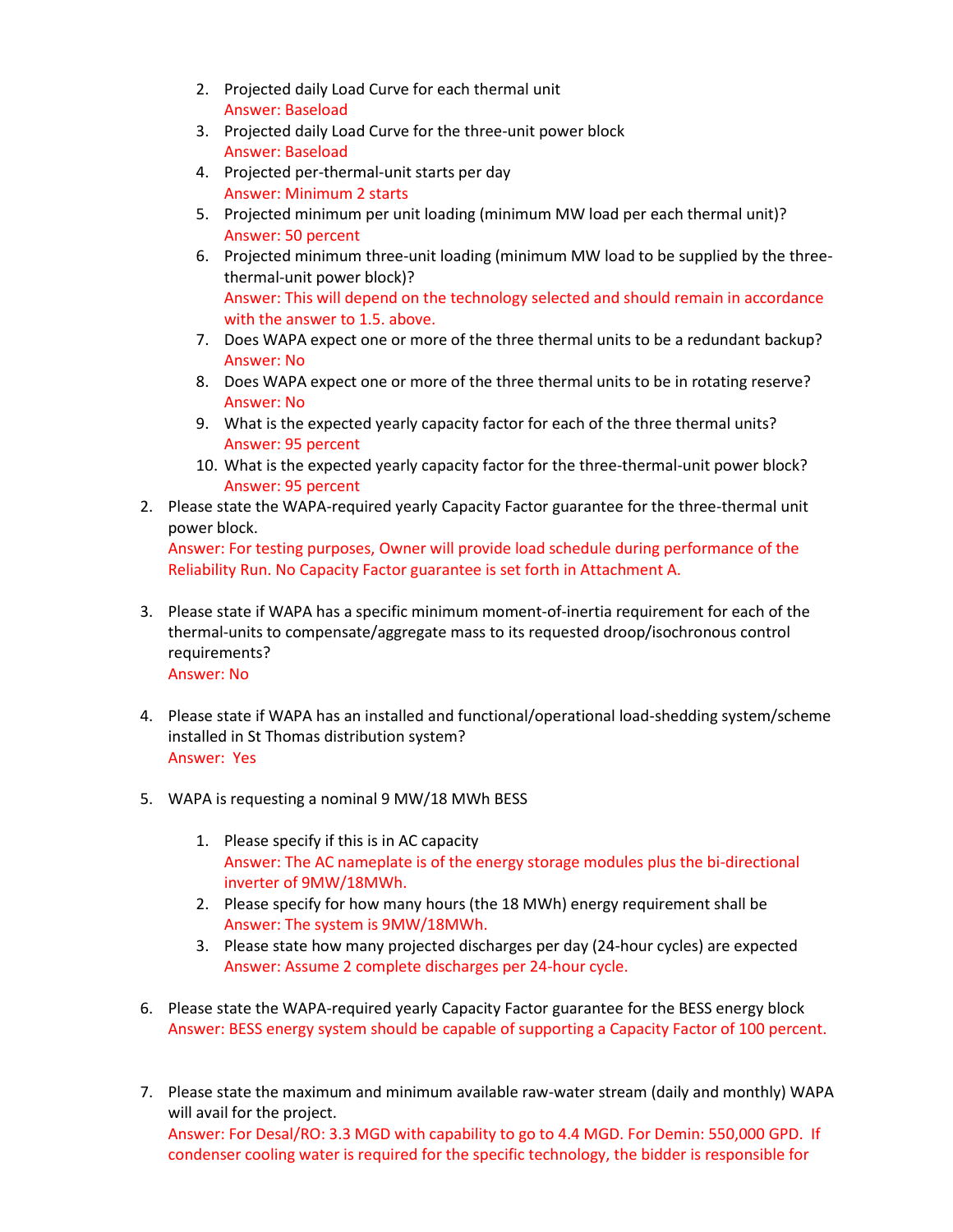providing this cooling water system. Do not understand the question of 'minimum available raw-water stream'.

- 8. Please state if existing WAPA' Randolph Harley Units 25, 26 and 27 are base-load operation units Answer: Operation of the existing units are not part of this RFP.
- 9. Please state existing WAPA' Randolph Harley Units 25, 26 and 27 exhaust system stack heights Answer: Bidder shall assume a stack height for new units and clarify in bid.
- 10. Please state if existing WAPA' Randolph Harley Units 25, 26 and 27 have a Title V operating permits and PSD's, if so, will WAPA provide copies of these public documents? Answer: Bidder to provide operational and emission parameters of new unit(s) independent of existing units.
- 11. WAPA has stated Davis Bacon US Federal compliance is mandatory, is Buy American Act is also required for the project's scope of supply? Answer: No, the Buy American Act does not apply to the project scope of supply.
- 12. Will WAPA access or use federal funding to remunerate Contractors for their delivered and/or executed scope of supply? Answer: Yes, the funds for this project are HUD CBDG-DR funds.
- 13. If federal funding is used to remunerate Contractors is it the grant format or the matchedfunding format? Answer This is a grant funding format.
- 14. Can contractors furnish capacity-payment-based pricing offer to operate and maintain its scope of supply? Answer: Bidder is welcome to offer alternative solutions for consideration by VIWAPA in addition to the required base request from the RFP.
- 15. Will contractor be in charge of leading and absorbing costs for the Air/Emission/Discharge permitting efforts or will the owner (WAPA) lead and cost said efforts? Answer: Please refer to Section 01101.2 of Attachment A.
- 16. Will WAPA accept non-US non-FTA manufactured equipment the project's scope of supply? Answer: Please refer to answer related to Question 11.
- 17. Please state or clarify is customary US standards are required by WAPA including IEEE, NEMA, ANSI, ASME, AGMA, AWS and ASTM. Answer: Yes.
- 18. Do MV and LV transformers, switchgears and motor control centers need to comply with UL and built to IEEE and NEMA standards? Answer: Yes.
- 19. Will WAPA accept MV and LV transformers, switchgears and motor control centers not manufactured or otherwise non-compliant with UL, IEEE and NEMA standards? Answer: Equipment shall be in compliance with UL, IEEE and NEMA standards.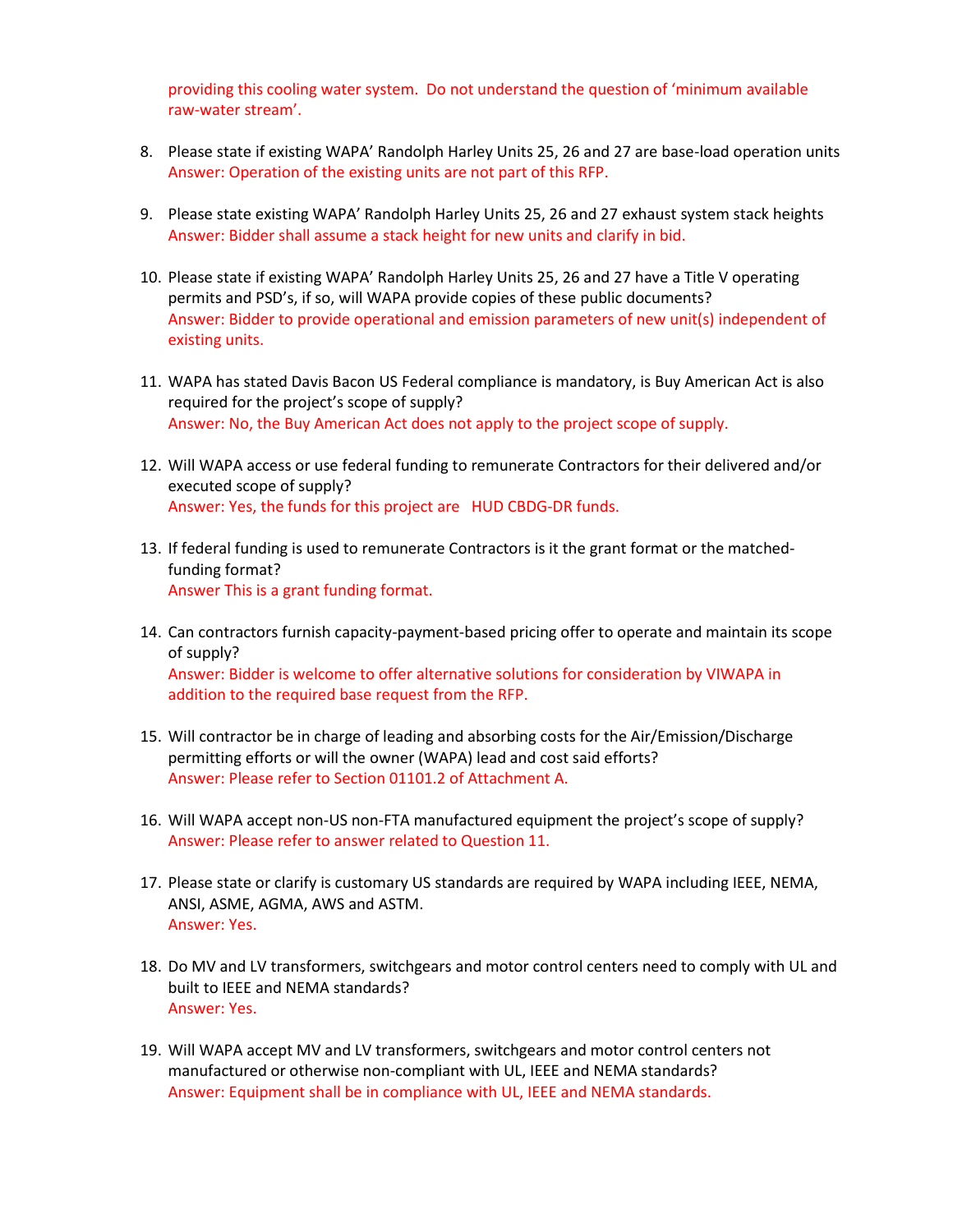- 20. Will WAPA accept non-US standards such as IEC, ATEX, CE for main equipment's supplied the main scope of supply? Answer: Equipment shall be in compliance with US standards.
- 21. Please clarify if fixed (or which) structures such as shelters, acoustic enclosures, buildings and structures need to comply with IBC/UBC-2018 Category III Class Building Design for sustained hurricane level winds? Answer: All buildings, structures, shelters and enclosures shall comply with the latest applicable building code(s).
- 22. Is there a specific seismic design requirement for buildings and/or principal equipment such as prime mover or main shelters and exhaust stacks? Answer: Please refer to Sections 01101.1.10 and S100 of Attachment A.
- 23. How Long (days months?) will the reliability run be? Answer: Please refer to Section 01610.3.3 Reliability Run of Attachment A.
- 24. Page 111-120 of the request for proposal shows a typical Wartsilla 3x20V34SG seven-bay engine hall master layout but does not include a plot or parcel plan, will WAPA supply a plot or parcel plan for the project or must Contractor's subscribe to the typical Wartsila 3x20V34SG master layout?

Answer: The Contractors are NOT being asked to subscribe to the Wartsila 3x20V34SG layout. Dimensions of both layout options have been submitted in question 35. Contractors are required to utilize this space for their specific generation technology per the RFP and not attempt to mimic technology already in place.

- 25. Must the contractor's design its thermal unit scope of supply to fit inside the empty (four) bays shown on the WAPA-provided Wartsila 3x20V34SG master layout? Answer: Yes, unless opting to use the Option 2 site.
- 26. Can the contractor's design its balance of plant scope of supply to fit outside the RFP-provided Wartsila 3x20V34SG master layout? Answer: Yes, unless opting to use the Option 2 site.
- 27. Is there minimal overhead or traveling crane requirements? Answer: All clearances shall allow for equipment maintenance and safety of personnel and be consistent with applicable codes.
- 28. Are there building clearances and walk-way requirements? Answer: All clearances shall allow for equipment maintenance and safety of personnel and be consistent with applicable codes.
- 29. Is there a minimal rollup door size and quantity requirements for buildings? Answer: A single roll up door of with standardized dimensions for acceptance of heavy-duty vehicles shall be included.
- 30. Will the project need to comply with Federal ADA stipulations? Answer: No.
- 31. What will be the price levelling evaluation method for the opportunity given there is already a clear advantage offered to the existing engine supplier Wartsila in order to allow an element of opportunity equity to the bidding process?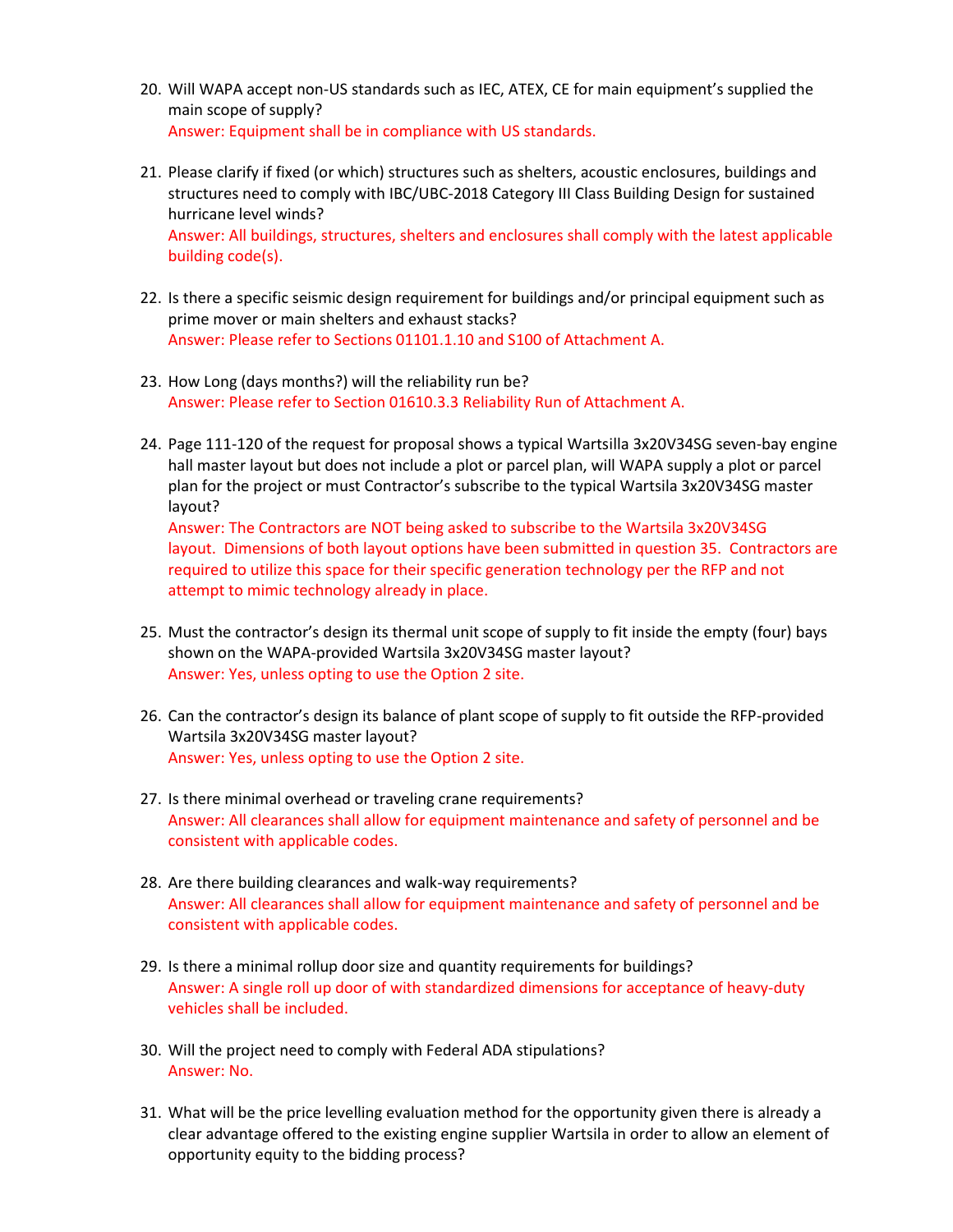Answer: The engine hall is available for use by each bidder, and no generation equipment has been procured for this space. Therefore, each bidder has the same starting point with regard to using this space.

- 32. The proposed pricing matrixes do not consider engine and equipment performance in the price factor which further provide inequitable advantage to the existing engine supplier. We would like to request consideration to adjustment of the financial evaluation form consider a wider range of financial factors which will have a longer-term financial benefit to USVI-WAPA vs consideration of only lowest purchase price? Answer: The current RFP provides for Levelized Cost of Electricity (LCOE) which is a function of capital cost, performance and anticipated O&M costs. The RFP asks for each of these so as to be evaluated on more than just lowest capital cost.
- 33. We would like to request that consideration of the total ISO Conditions plant financial performance using an indicative LPG fuel price per gallon over a 10-year period of time to allow consideration of total financial plant performance, including heat rate consideration and further justification of pricing in combined cycle options and HRSG performances? Answer: The LCOE accounts for the fuel price, which will be applies similarly for each bidder technology.
- 34. Could WAPA provide a copy of all the sign in sheets from the compulsory Pre-Bid Meeting? Answer: Bidders should request from Contracts Services at [contractservices@viwapa.vi.](mailto:contractservices@viwapa.vi)
- 35. Could WAPA please provide site layout documents to scale where we can clearly see the areas that are still available for the installation of other equipment options? Answer: Engine Hall east to west = 65'-3&1/4"; north to south = 80'-3" .; Open area South of the Wartsila Engine Hall = measured at 83' east to west, and 182' north to south= about 15,106 square feet. Southern Option 2 area measured at 173' north to south, and 171' from east to west = about 20,933 square feet.
- 36. Could WAPA please identify the location of the potable water and substation connection point on the provided drawings? Answer: *For Desal/RO: 3.3 MGD with capability to go to 4.4 MGD. For Demin: 550,000 GPD. If condenser cooling water is required for the specific technology, the bidder is responsible for providing this cooling water system. Do not understand the question of 'minimum available rawwater stream'.*
- 37. Could WAPA please confirm the remaining available vaporizer capacity? Answer: 5,589 – 60,762 lbs/hr
- 38. Could WAPA provide associated volumes of available Vaporized LPG that can utilized from the existing vaporizer system? Answer: 5,589 – 60,762 lbs/hr
- 39. Could WAPA provide the pressures of the existing Vaporizer systems? Answer: 220 – 350psi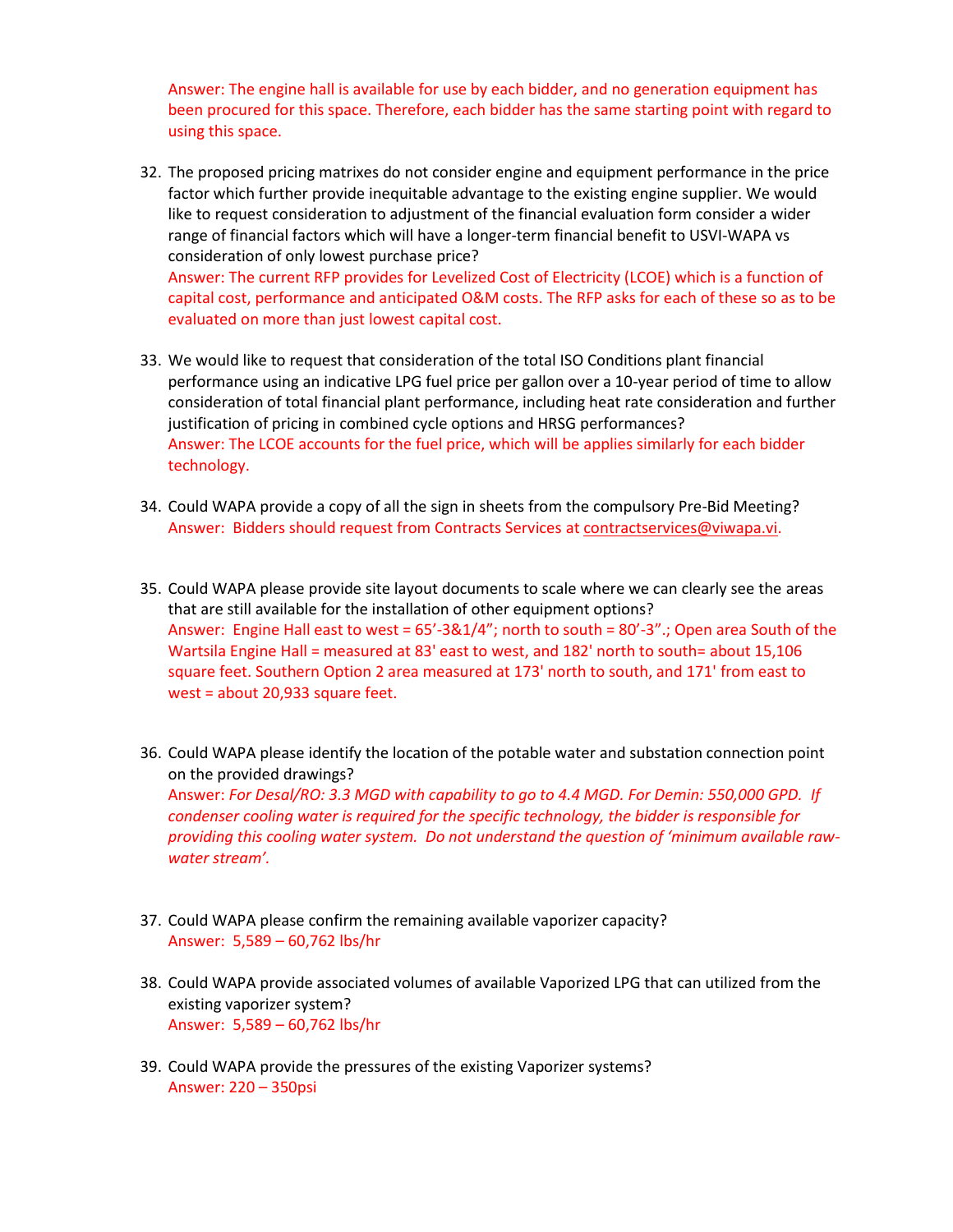- 40. Could WAPA confirm available volumes of both existing Desalination Water Systems and Demineralized Water Systems? Answer: For Desal/RO: 3.3 MGD with capability to go to 4.4 MGD. For Demin: 550,000 GPD.
- 41. Could WAPA provide the LPG Gas specifications with all critical composition elements? Answer: Yes (HD-5)
- 42. Does WAPA have compaction studies for the existing available plant locations? Answer: NO compaction studies available for optional site.
- 43. As built drawings for existing equipment? Answer: All necessary as-built information will be provided to successful bidder.
- 44. On Page 32 of the RFP, there is a reference to being able to operate on any mixture of fuel LPG or #2 Diesel (LFO). For the purposes of clarity this was meant to mean either LPG or LFO #2, and not utilizing (Combusting) both fuels at the same time? Contractor equipment must be dual fuel and capable of operating on either fuel? Answer: Correct. LFO, ULSD and #2 Diesel refer to the same fuel. Each unit must be capable of burning both fuels, with capability to switch between fuels while the engine is running without shutting down. Unit(s) will not combust both fuels at the same time during normal operation.
- 45. Our definition of "New" is considered as not previously commissioned, with limited run hours (associated with testing), transferrable warrantable product to buyer. Please confirm this is confirmed as acceptable? Answer: Units not previously commissioned which are considered "new and clean" with complete factory warranty are acceptable.
- 46. Battery systems for the 9MW / 18MWh can consist of any systems capable of providing this specified capacity? Answer: Correct.
- 47. Can WAPA provide the existing Wartsila engine performance data and associated Heat Rates for the units at ISO and site conditions? Answer: Not relevant to this RFP.
- 48. Given the stability of the current WAPA system, is there a current short circuit study available for the WAPA system to benchmark current system / network issues that exist today that may be unrelated to future installed plant configurations? Answer: All necessary information will be provided to successful bidder.
- 49. Based on the funds being grant related funds and WAPA requiring a Performance Bond, will WAPA and/or HUD provide a full payment guarantee or payment bond and the details of which to be made available to the contractor to ensure the funds based on the final pricing and award will remain available throughout the duration of the project timeline and completion? Answer: Neither VIWAPA or HUD will be providing a payment guarantee or payment bond for the project duration and completion.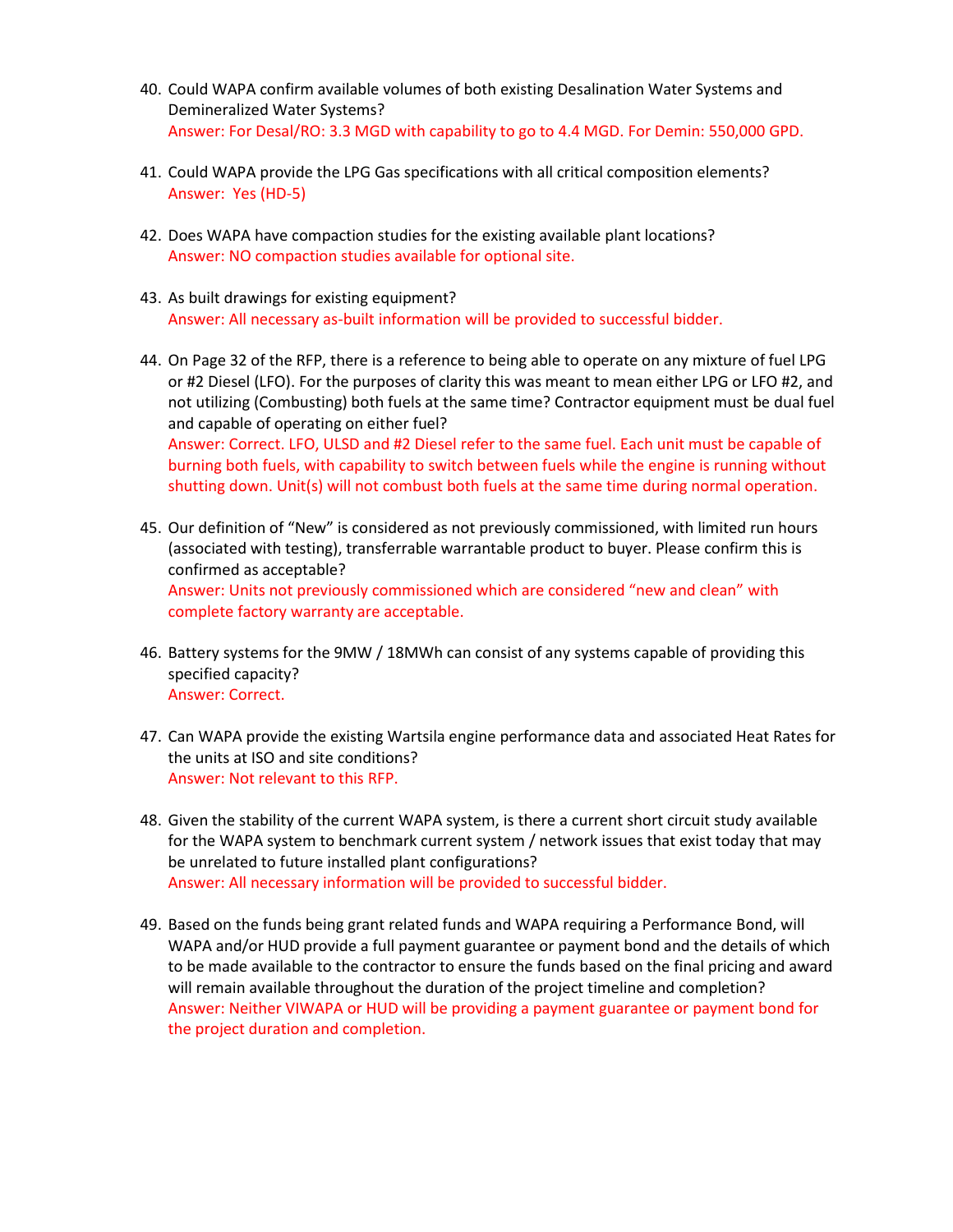50. Contractor will provide a payment performance schedule with offer; how many sequential business days are expected from completion of each "Phase" or "construction milestone" with both WAPA and HUD have to approve and make payment to the contractor? Answer:

| <b>Payment Review Process by VIWAPA:</b>        | 5-7 business days     |
|-------------------------------------------------|-----------------------|
| <b>Construction Management Review By VIHFA:</b> |                       |
| (for construction related invoices)             | 10 business days      |
| <b>Program Staff Review</b>                     | 10 business days      |
| <b>Finance Staff Review</b>                     | 7 business days       |
| Hud normal release turnaround from drawn funds  | 3 business days       |
| Release of check within                         | 3 business days       |
|                                                 | from receipt of funds |
| Maximum days                                    | 33 days               |

51. Based on all the above information being essential to the bid development we would request an 8-week time extension after receiving all materials to complete the development of the opportunity?

Answer: Four additional weeks from the original due date will be granted for the bid to be delivered as per deadline.

52. Will the project need to comply with Federal ADA stipulations?

#### Per section 24 of the HUD Rider:

Equal Opportunity for Workers with Disabilities

- **A.** The Contractor/Subcontractor will not discriminate against any employee or applicant for employment because of physical or mental disability in regard to any position for which the employee or applicant for employment is qualified. The Contractor/Subcontractor agrees to take affirmative action to employ, advance in employment and otherwise treat qualified individuals with disabilities without discrimination based on their physical or mental disability in all employment practices, including the following:
	- i. Recruitment, advertising, and job application procedures;
	- ii. Hiring, upgrading, promotion, award of tenure, demotion, transfer, layoff, termination, right of return from layoff and rehiring;
	- iii. Rates of pay or any other form of compensation and changes in compensation;
	- iv. Job assignments, job classifications, organizational structures, position descriptions, lines of progression, and seniority lists;
	- v. Leaves of absence, sick leave, or any otherleave;
	- vi. Fringe benefits available by virtue of employment, whether or not administered by the Subcontractor;
	- vii. Selection and financial support for training, including apprenticeship, professional meetings, conferences, and other related activities, and selection for leaves of absence to pursue training;